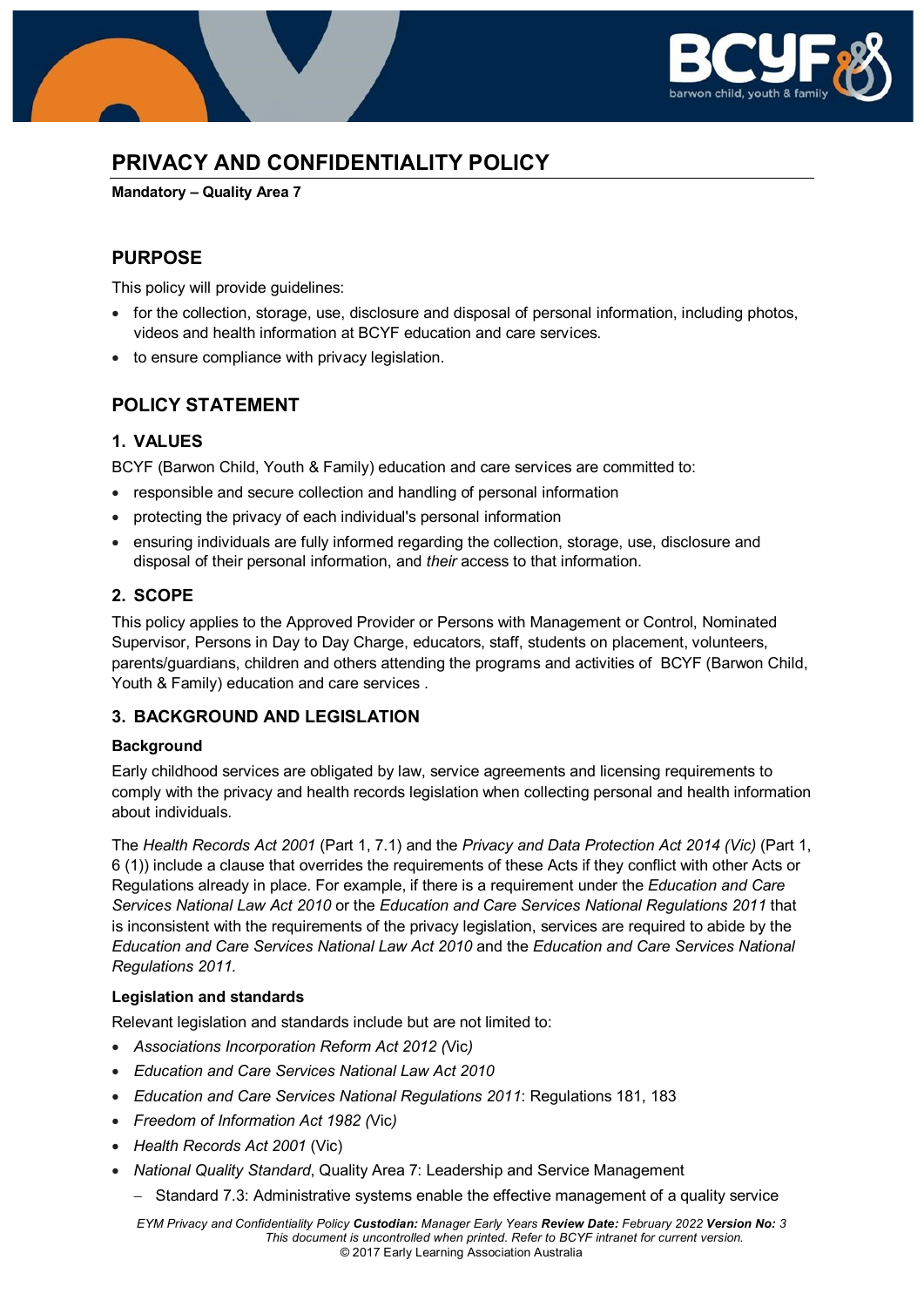- *Privacy and Data Protection Act 2014* (Vic)
- *Privacy Act 1988* (Cth)
- *Privacy Amendment (Enhancing Privacy Protection )Act 2012* (Cth)
- *Privacy Regulations 2013 (*Cth*)*
- *Public Records Act 1973* (Vic)

The most current amendments to listed legislation can be found at:

- Victorian Legislation Victorian Law Today: <http://www.legislation.vic.gov.au/>
- Commonwealth Legislation ComLaw:<http://www.comlaw.gov.au/>

### **4. DEFINITIONS**

The terms defined in this section relate specifically to this policy. For commonly used terms e.g. Approved Provider, Nominated Supervisor, Regulatory Authority etc. refer to the *General Definitions* section of this manual.

*Child Information Scheme (CIS):* The Child Information Sharing Scheme allows authorised organisations to share information to support child wellbeing or safety.

*Family Violence Information Sharing Scheme (FVIS):* Family Violence Information Sharing Scheme enables authorised organisations and service to share information to facilitate assessment and management of family violence risk to children and adults.

*Freedom of Information Act 1982***:** Legislation regarding access and correction of information requests.

**Health information:** Any information or an opinion about the physical, mental or psychological health or ability (at any time) of an individual.

*Health Records Act 2001***:** State legislation that regulates the management and privacy of health information handled by public and private sector bodies in Victoria.

**Identifier/Unique identifier:** A symbol or code (usually a number) assigned by an organisation to an individual to distinctively identify that individual while reducing privacy concerns by avoiding use of the person's name.

**Information Sharing Entity (ISE):** allows ISE authorised organisations to share information under CIS and FVIS

**Personal information:** Recorded information (including images) or opinion, whether true or not, about a living individual whose identity can reasonably be ascertained.

*Privacy and Data Protection Act 2014:* State legislation that provides for responsible collection and handling of personal information in the Victorian public sector, including some organisations, such as early childhood services contracted to provide services for government. It provides remedies for interferences with the information privacy of an individual and establishes the Commissioner for Privacy and Data Protection.

**Privacy Act 1988:** Commonwealth legislation that operates alongside state or territory Acts and makes provision for the collection, holding, use, correction, disclosure or transfer of personal information. The Privacy Amendment (Enhancing Privacy Protection) Act 2012 (Cth) introduced from 12 March 2014 has made extensive amendments to the Privacy Act 1988. Organisations with a turnover of \$3 million per annum or more must comply with these regulations.

**Privacy breach**: An act or practice that interferes with the privacy of an individual by being contrary to, or inconsistent with, one or more of the information Privacy Principles (refer to Attachment 2: *Privacy principles in action*) or the new Australian Privacy Principles (Attachment 7) or any relevant code of practice.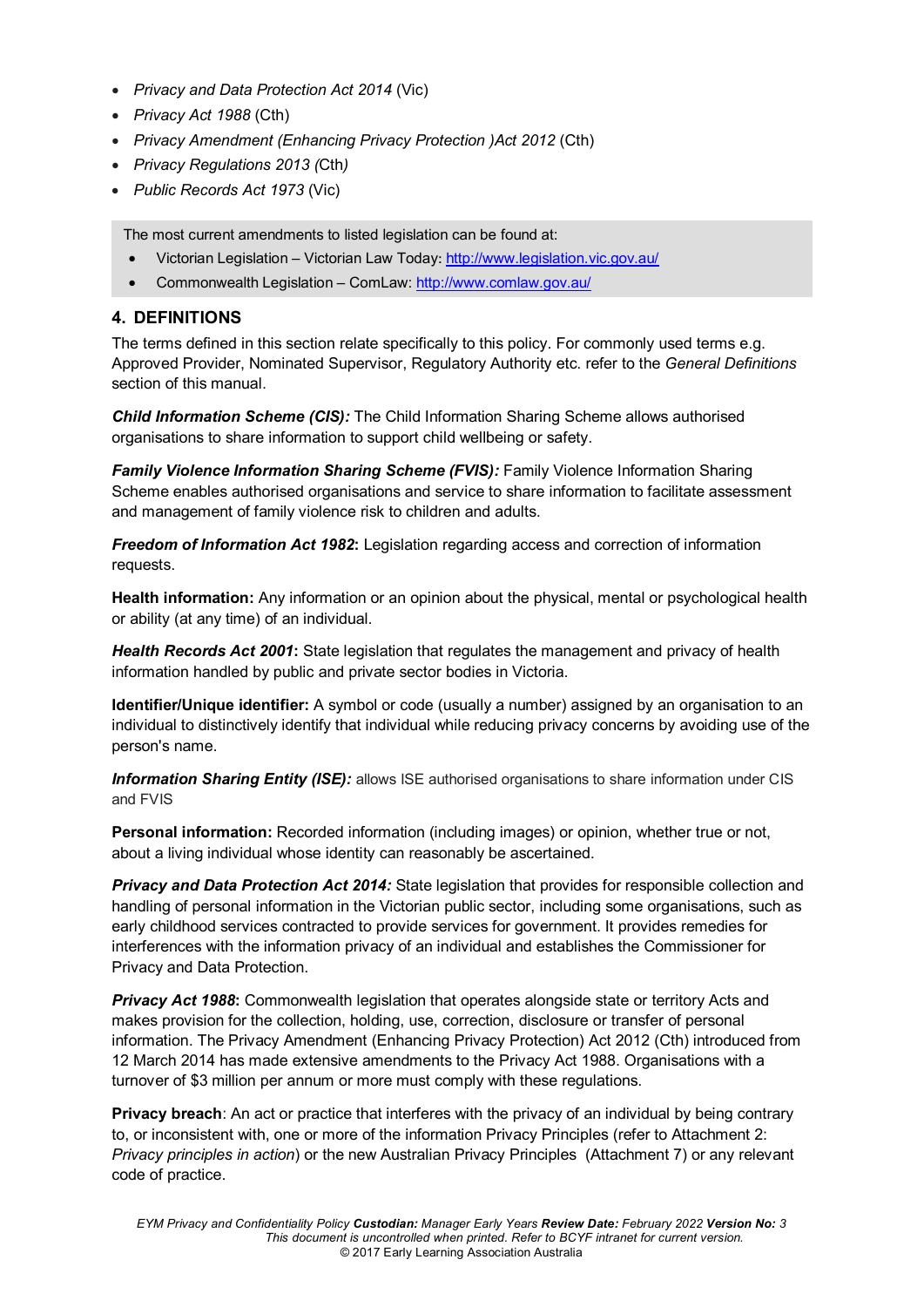*Public Records Act 1973* **(Vic):** Legislation regarding the management of public sector documents.

**Sensitive information:** Information or an opinion about an individual's racial or ethnic origin, political opinions, membership of a political association, religious beliefs or affiliations, philosophical beliefs, membership of a professional or trade association, membership of a trade union, sexual preference or practices, or criminal record. This is also considered to be personal information.

### **5. SOURCES AND RELATED POLICIES**

### **Sources**

- Children Information Sharing Scheme (CIS)
- *Child Care Service Handbook 2017-18* <http://docs.education.gov.au/documents/child-care-service-handbook>
- Guidelines to the Information Privacy Principles: <http://www.oaic.gov.au/privacy/privacy-act/information-privacy-principles>
- ELAA *Early Childhood Management Manual, [www.elaa.org.au](http://www.elaa.org.au/)*
- Family Violence Information Sharing Scheme
- Office of the Health Complaints Commissioner:<https://hcc.vic.gov.au/>
- Privacy Compliance Manual[: http://www.nfplaw.org.au/privacy](http://www.nfplaw.org.au/privacy)
- Australia Not-for-profit Law Guide (2017) *Privacy Guide: A guide to compliance with privacy laws in Australia:* [https://www.nfplaw.org.au/sites/default/files/media/Privacy\\_Guide\\_Cth.pdf](https://www.nfplaw.org.au/sites/default/files/media/Privacy_Guide_Cth.pdf)
- Office of the Victorian Information Commissioner:<https://ovic.vic.gov.au/>

### **Service policies**

### **BCYF (Barwon Child, Youth & Family) educational and care service**

- *Child Safe Environment Policy*
- *Code of Conduct Policy*
- *Complaints and Grievances Policy*
- *Delivery and Collection of Children Policy*
- *Enrolment and Orientation Policy*
- *Information Technology Policy*
- *Staffing Policy*
- *Inclusion and Equity Policy*

### **Barwon Child, Youth & Family**

- BCYF Code of Conduct
- BCYF Volunteer Code of Conduct
- BCYF No. 7. Privacy & Confidentiality Policy
- BCYF No. 7.01 Privacy & Confidentiality Procedure clients
- BCYF No. 10. Child Safe Policy
- BCYF No. 11. Responding to Disclosures, Allegations & Suspicions to Abuse Policy
- BCYF No. 11.01. Responding to Disclosures, Allegations & Suspicions to Abuse Procedure
- BCYF No. 15. Recruitment, Selection & Appointment Policy and Procedure

## **PROCEDURES**

### **The Approved Provider and Persons with Management and Control is responsible for:**

- ensuring all records and documents are maintained and stored in accordance with Regulations 181 and 183 of the *Education and Care Services National Regulations 2011*
- ensuring the service complies with the requirements of the Privacy Principles as outlined in the *Health Records Act 2001*, the *Privacy and Data Protection Act 2014* (Vic) and, where applicable,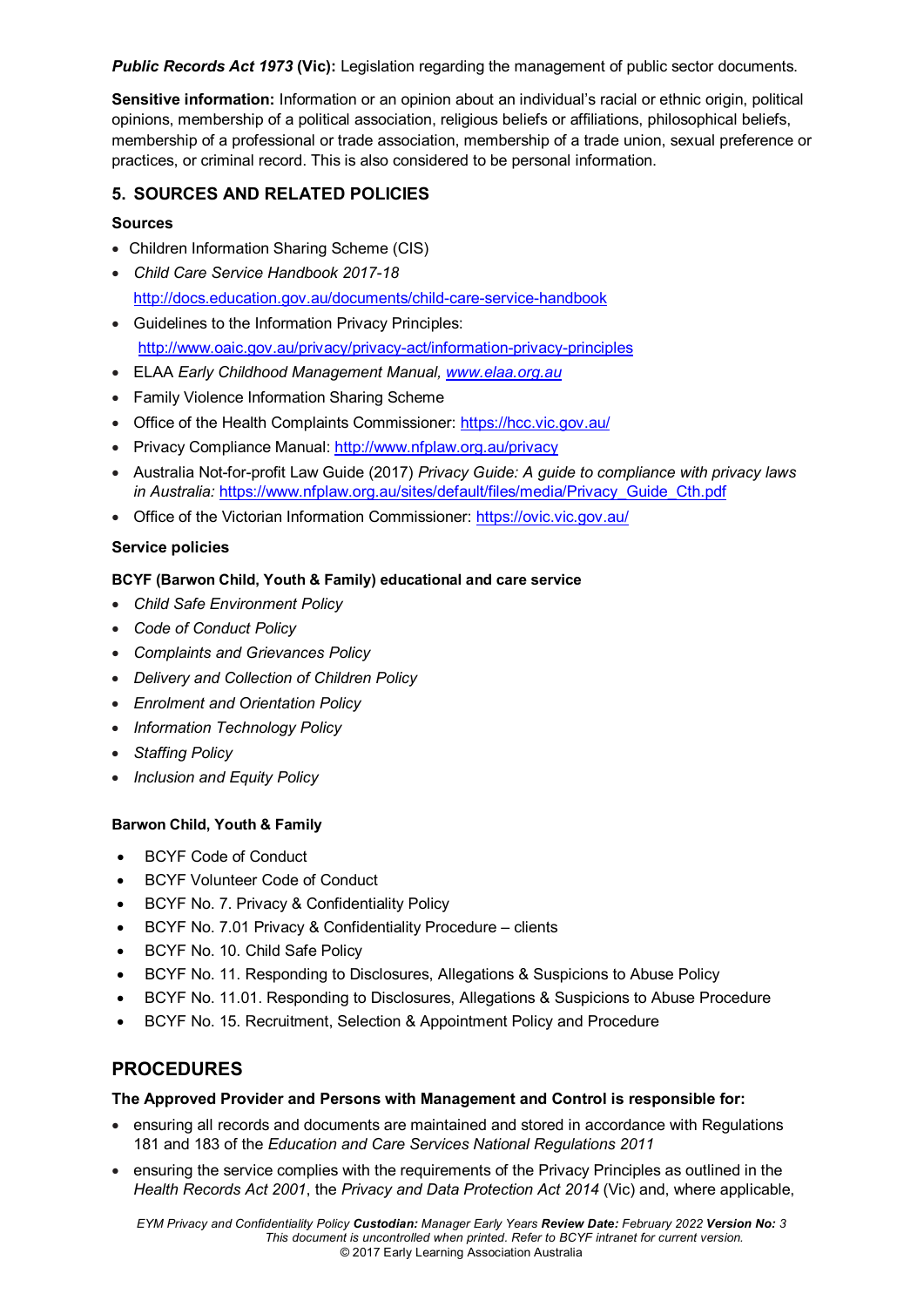the *Privacy Act 1988* (Cth) and the Privacy Amendment (Enhancing Privacy Protection ) Act 2012 (Cth), by developing, reviewing and implementing processes and practices that identify:

- what information the service collects about individuals, and the source of the information
- why and how the service collects, uses and discloses the information
- − who will have access to the information
- − risks in relation to the collection, storage, use, disclosure or disposal of and access to personal and health information collected by the service
- ensuring the service complies to the requirements of the Child Information Sharing Scheme and the Family Violence Information Sharing Scheme as BCYF is classified as an Information Sharing Entity (ISE). ISE include but is not limited to Victoria Police, Child First, Orange door, Child Protection, Sexual Assault Services, Corrections Victoria, Community Services & Victim Service. (refer to BCYF No. 7. Privacy & Confidentiality Policy and BCYF No. 7.01 Privacy & Confidentiality Procedure – clients)
- ensuring parents/guardians know why the information is being collected and how it will be managed
- providing adequate and appropriate secure storage for personal information collected by the service, including electronic storage
- developing procedures that will protect personal information from unauthorised access
- ensuring the appropriate use of images of children, including being aware of cultural sensitivities and the need for some images to be treated with special care
- developing procedures to monitor compliance with the requirements of this policy
- ensuring all employees and volunteers are provided with a copy of this policy, including the *Privacy Statement* of the service
- ensuring all parents/guardians have access to this policy, the service's *Privacy Statement* and all relevant forms
- informing parents/guardians that a copy of the complete policy is available on request
- establishing procedures to be implemented if parents/guardians request that their child's image is *not* to be taken, published or recorded, or when a child requests that their photo *not* be taken
- implementing BCYF Privacy & Confidentiality policy and procedure when responding to a privacy breach

#### **The Nominated Supervisor or Persons in Day to Day Charge is responsible for:**

- assisting the Approved Provider to implement this policy
- reading they have read the *Privacy and Confidentiality Policy*
- ensuring that parent/guardians have completed the Consent and Declaration of understanding within the enrolment form.
- ensuring that parent/guardians have completed the Consent and Declaration of understanding for early childhood educators to photograph or video the child for the education program.
- ensuring that parent/guardians have completed the Consent and Declaration of understanding for early childhood educators to publish photographs or video of the child on the ELC public and/or private Facebook site or other social media platforms.
- ensuring that parent/guardians have completed the Consent and Declaration of understanding that early childhood educators, a BCYF representative or media are permitted to use photographs/videos of the child for promotional purposes within internal and external marketing/advertising in print, digital and on-line format, which may include, but is not restricted to social media platforms or year of publication.
- providing notice to children and parents/guardians when external photos/video recordings are going to be taken at the service.
- reporting any breech of privacy or confidentiality to BCYF management.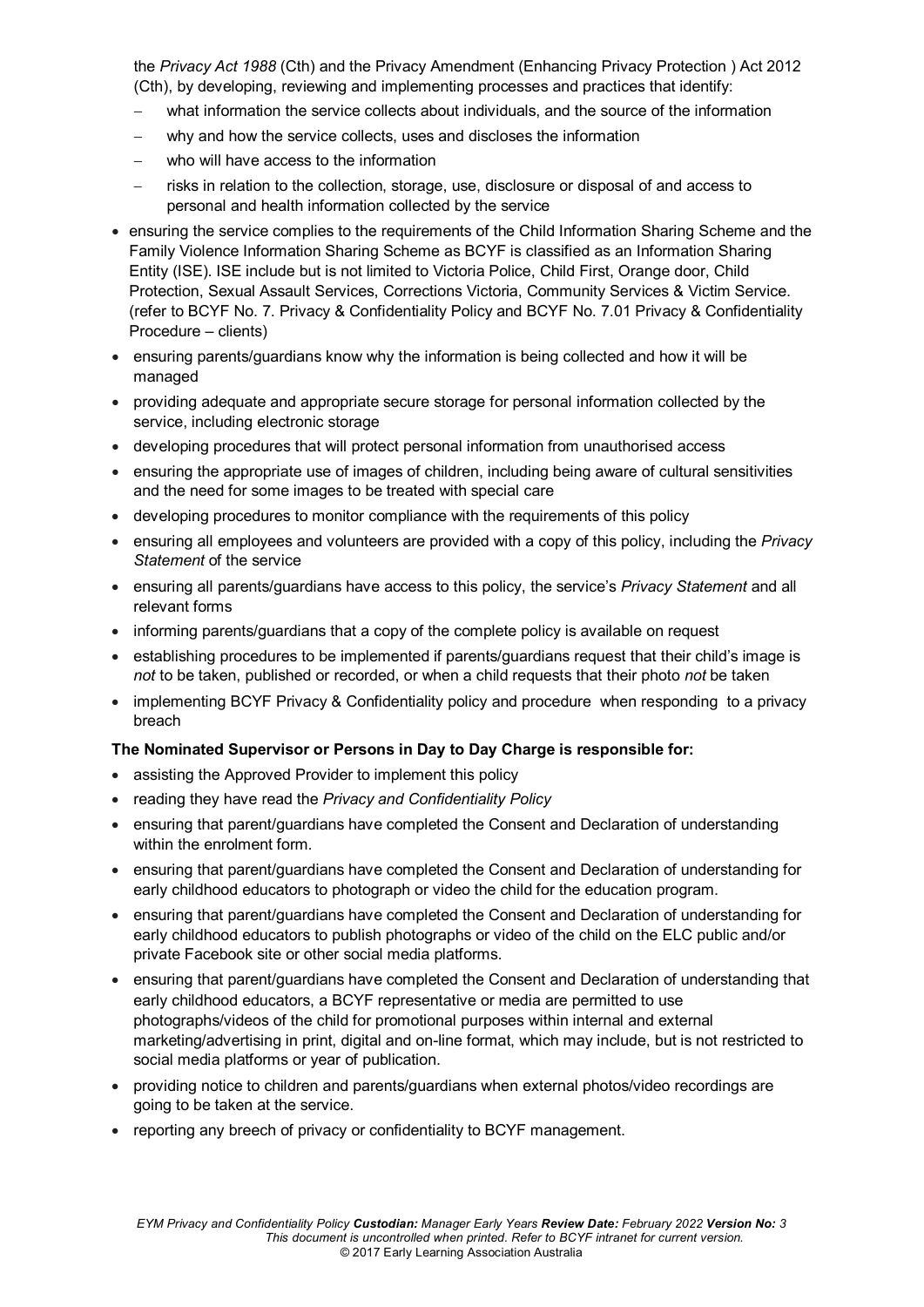#### **Educators and other staff are responsible for:**

- reading and acknowledging they have read the *Privacy and Confidentiality Policy* (refer to Attachment 3)
- recording information on children, which must be kept secure and may be requested and viewed by the child's parents/guardians and representatives of the Department of Education and Training during an inspection visit
- ensuring they are aware of their responsibilities in relation to the collection, storage, use, disclosure and disposal of personal and health information
- implementing the requirements for the handling of personal and health information, as set out in this policy
- respecting parents' choices about their child being photographed or videoed, and children's choices about being photographed or videoed.
- reporting any breech of privacy or confidentiality to BCYF management

#### **Parents/guardians are responsible for:**

- providing accurate information when requested
- maintaining the privacy of any personal or health information provided to them about other individuals, such as contact details
- completing all permission forms and returning them to the service in a timely manner
- being sensitive and respectful to other parent/guardians who do not want their child to be photographed or videoed
- being sensitive and respectful of the privacy of other children and families in photographs/videos when using and disposing of these photographs/videos.

#### **Volunteers, visitors and students, while at the service, are responsible for following this policy and its procedures.**

## **EVALUATION**

In order to assess whether the values and purposes of the policy have been achieved, the Approved Provider of [Service Name] will:

- regularly seek feedback from everyone affected by the policy regarding its effectiveness
- monitor the implementation, compliance, complaints and incidents in relation to this policy
- keep the policy up to date with current legislation, research, policy and best practice
- revise the policy and procedures as part of the service's policy review cycle, or as required
- notify parents/guardians at least 14 days before making any changes to this policy or its procedures.